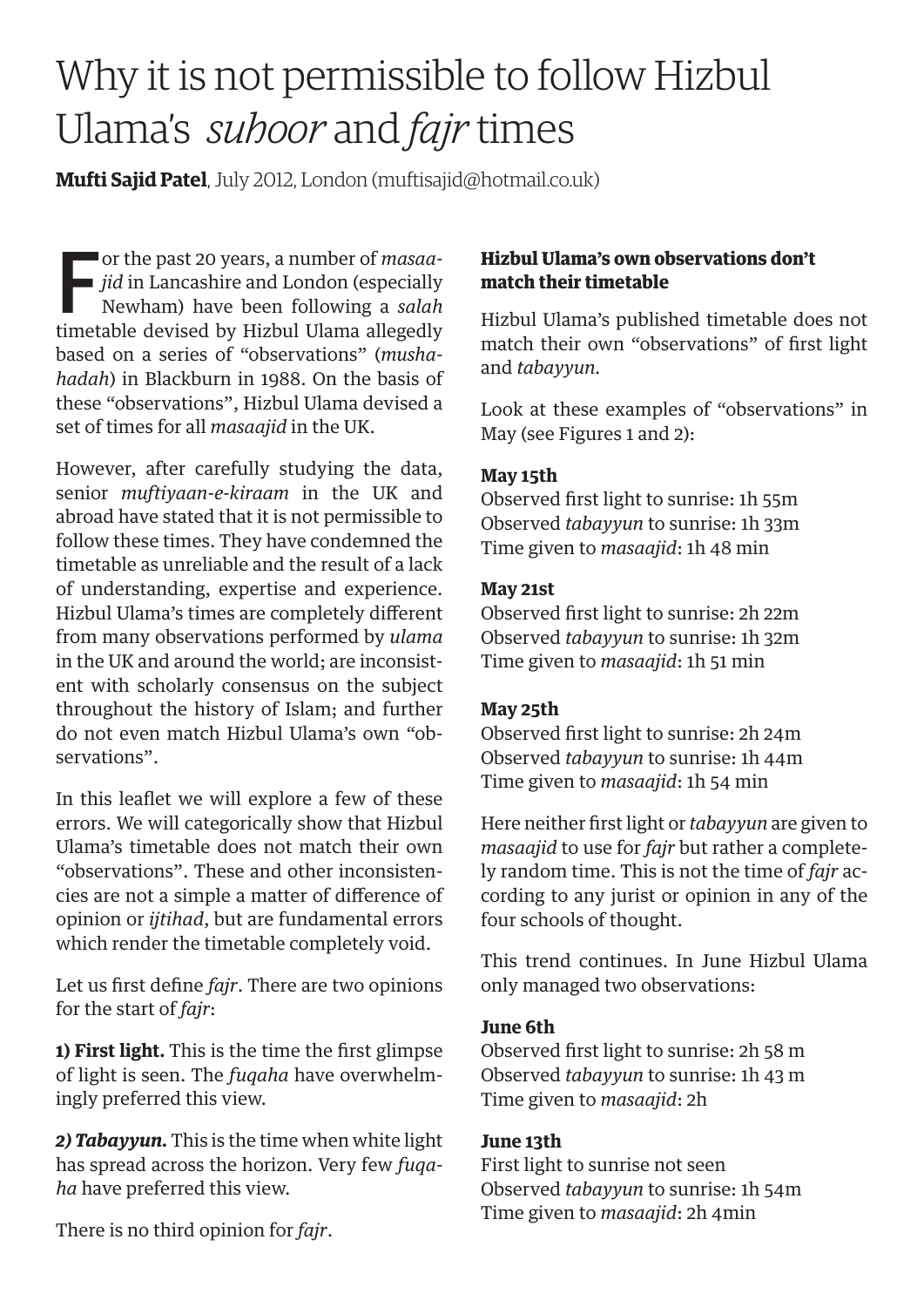In the month of July Hizbul Ulama did not manage any successful observations (as with January).

Only two successful observations were managed in August (see Figures 1 and 2):

# **August 7th**

Observed first light to sunrise: 1h 55 m Observed *tabayyun* to sunrise: 1h 23 m Time given to *masaajid*: 1h 43m

# **August 16th**

Observed first light to sunrise: 1h 54m Observed *tabayyun* to sunrise: 1h 24m Time given to *masaajid*: 1h 40min

In total, Hizbul Ulama managed 21 successful observations. Of these only 11 have been published with dates.

Check August 7th and 16th on your Ramadhan timetable against the two "observations" above. You will see that it is not according to what Hizbul Ulama "observed".

Almighty Allah tells us in the Quran, "Eat and drink until the white thread of dawn becomes distinct to you from the black thread". (surah Al-Baqarah 2:187)

For August 16th, Hizbul Ulama say they "observed" the white thread of dawn becoming distinct from the black thread at 1 hour 54 minutes before sunrise, but then went on to recommend that people carry on eating for another (completely random) 14 minutes! With this, Hizbul Ulama have through a lack of understanding and expertise in this field, invented something new which has never before been approved by any jurist in the history of our religion.

# Hizbul Ulama didn't honour their agreement to other *ulama*

Hizbul Ulama claim that their timetable was agreed by *ulama* at a meeting in Blackburn in 1988. They fail however to mention that many *ulama* subsequently retracted their support and that the method of construction they described to the *ulama* was not used.

In their book "Fajr and Isha Times and Twilight" (p112-113) they write: "At this meeting the following was agreed: For May and June, *fajr* beginning time be set at the recorded time of '*tabayyun*' as is permitted by *muftiyan-ekiram*."

This shows that Hizbul Ulama had agreed to produce a timetable for May and June in which *fajr* was according to "*tabayyun*". However, we've seen that this was not honoured. In May and June, neither *tabayyun* or first light was used.

# Phasing all year round

Hizbul Ulama explain the construction of their timetable in three parts: 1) In summer they claim to use *tabayyun*; 2) in winter they claim to use first light; and 3) for some days between summer and winter they claim to "phase" between first light and *tabayyun*.

In their 2011 article, "Why Our Fasting Times Are Not Wrong," they write: "We have used first light observed time for most months except summer where we have used *tabayyun* times ... Times will need to be phased to get from one to the other. This method results in some times that are 'in between' times."

We have clearly shown that this is categorically not true. None of their summer times are according to *tabayyun* and none of their winter times are according to first light. They are "phasing" all year round and claim that this is "within *hudoode shariah*".

# Is the Hizbul Ulama timetable really within *hudoode shariah*?

No. Hizbul Ulama have claimed that despite their timetable not matching their own observations of first light or *tabayyun*, it is "within *hudoode shariah"* (acceptable limits). They say that it is justified by the practise of *sahaba*, claiming that: "We should learn from *sahaba* like Hadrat Abu Bakr and Hadrat Ali *radi-allahu anhum* who are reported to eat *suhur* till almost the sun was going to come out." (Why Our Fasting Times Are Not Wrong, 2011)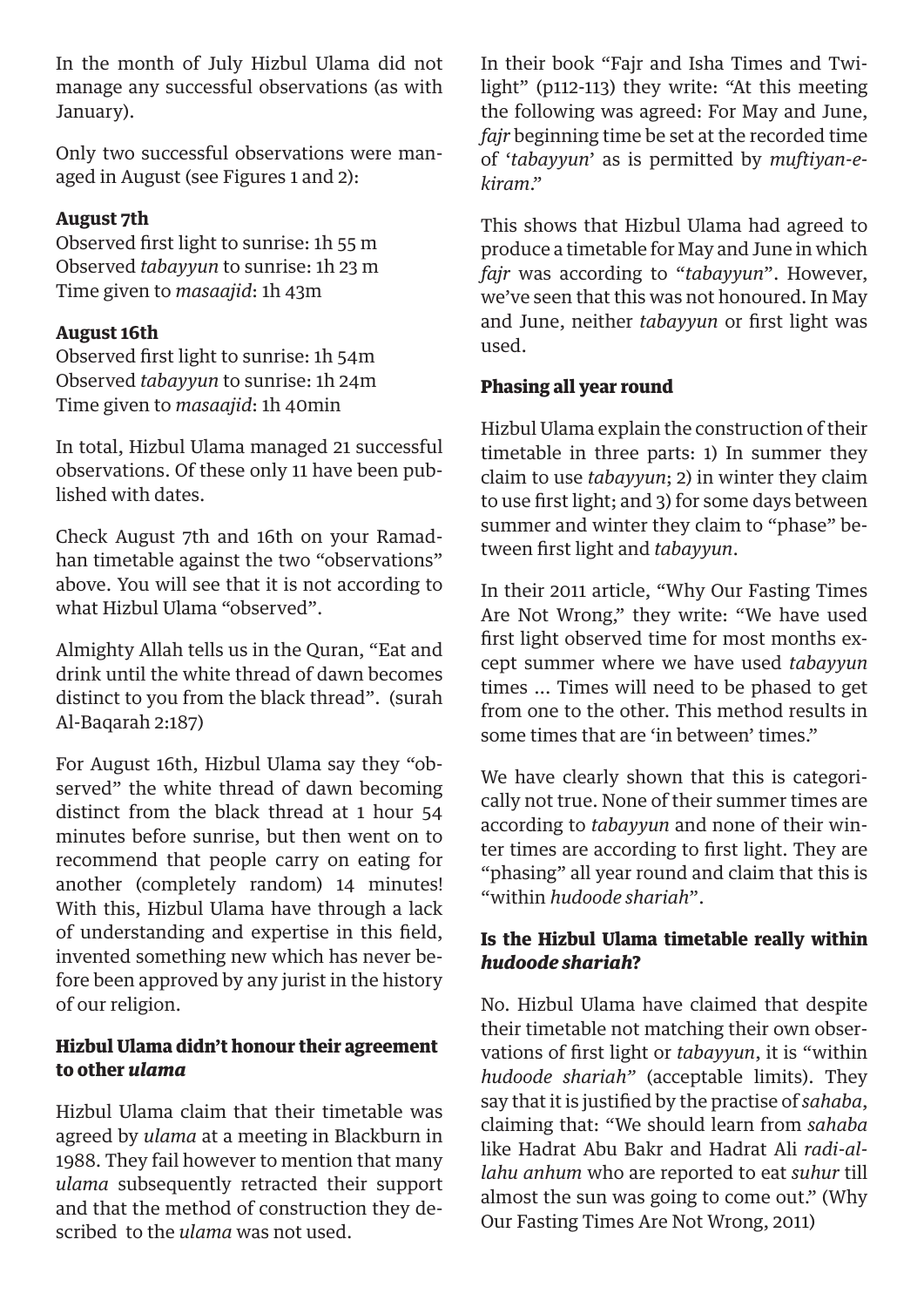Figure 1: The individual raw "observa tions" published by Hizbul Ulama

ممثنا بدہ کے مطابق وقت فجر ،<br>بلیک بنے شہر کنا شائر بد تک<br>اپنی کا پی کہ اس کا سائند کے اس کا کہنا ہے

**"Observed" first light to sunrise times**

**"Observed"**  *tabayyun* **to sunrise times**

An example: On May 21st Hizbul Ulama "observed" the time between first light and sunrise as 2h 22m, and the time between *tabayyun* and sunrise as 1h 3 However a time of 1h 51m was given to *masad* 

|                                                                                      |                                                           |  |  |                                      |  | 8 1 2 2 2 3 3 3 3 3 3 4 3 3 3 3 3 3 3 3 4                      |          |  |                                                                                                                                                  |  |
|--------------------------------------------------------------------------------------|-----------------------------------------------------------|--|--|--------------------------------------|--|----------------------------------------------------------------|----------|--|--------------------------------------------------------------------------------------------------------------------------------------------------|--|
| $\times$                                                                             | $\times$                                                  |  |  |                                      |  | $1 - 1$   $-4$   $1 - 12$   $-22$   $-41$                      |          |  | ۲ رسی   ۲۲-۵   ۲-۲                                                                                                                               |  |
| $\times$                                                                             | $\times$                                                  |  |  | $1 - 21$ -17 $1 - 7$ $1 - 1$ $2 - 1$ |  |                                                                |          |  | <sub>ا</sub> ۲٫ مئی  ۲۹-۵۰  ۲-۲                                                                                                                  |  |
| ×                                                                                    |                                                           |  |  |                                      |  | $\times$ 1-00 $r$ - $rr$ 1- $r$ $\leq$ $r$ - $r_1$ $r$ - $r_2$ |          |  | ۱۰ مئی ۱۸-۵-۵-۵-۱                                                                                                                                |  |
|                                                                                      |                                                           |  |  |                                      |  | ×                                                              |          |  | $\times$ $\left  \frac{\Delta - 9}{2} \right  \left  \frac{\zeta}{2}, 1 \right $                                                                 |  |
|                                                                                      | $\times$ $ Y-1Y Y-X+2Y-1$                                 |  |  |                                      |  | $\times$                                                       | $\times$ |  | $0 - 1$ $5 - 1$                                                                                                                                  |  |
|                                                                                      | $1-YY$   $Y-Y_1$   $Y-Y_2$   $Y-Y_3$   $-0.9$   $Y-1$     |  |  |                                      |  | $\times$                                                       | ×        |  | $0 - 8 = 5.11$                                                                                                                                   |  |
|                                                                                      | $1 - r'r'$ $r - 1 - 1$ $r - r'$ $r - 1 - r - r'$ $r - r'$ |  |  |                                      |  | ×                                                              | ×        |  | $r - \Delta r$ $\sigma$ , ra                                                                                                                     |  |
| $-74 - 9$ 14-7 $\& -1 - 60$ 1-14-1                                                   |                                                           |  |  |                                      |  | $\times$                                                       |          |  |                                                                                                                                                  |  |
|                                                                                      |                                                           |  |  |                                      |  | ×                                                              | ×        |  | $r - rq$ $v, r$                                                                                                                                  |  |
| 1-4-7-8 1-1 1-1-1 1-1-1 1-1-1<br>جولائی کے میمیندہ میں متساجِلنا بابق کیوجہے نہ ہونے |                                                           |  |  |                                      |  |                                                                |          |  |                                                                                                                                                  |  |
|                                                                                      |                                                           |  |  |                                      |  |                                                                |          |  | $1 - r r  r' - 1$ = $ 1-\Delta\Delta $ $r' = r \Delta 1 - r \Delta $ , $r' = \Delta r'  r - r' $ $r' = r'  r - r'' $ $\Delta - r' r'  r' = r'' $ |  |
|                                                                                      |                                                           |  |  |                                      |  |                                                                |          |  | $ P $ (21-7) (21-7) -11 (21-7) (21-1) (21-1) (21-1) (21-1) (21-1)                                                                                |  |

#### **"Observation" date**

An example:

On August 16 Hizbul Ulama "observed" the time between first light and sunrise as 1h 54m, and the time between *tabayyun* and sunrise as 1h 24m. However a time of 1h 40m was given to *masaajid*.

#### TIME TABLE OF SUBHA SADIO IN UK

|                         | <b>JAN</b>               | <b>FEB</b>                      | <b>MAR</b>               | <b>APR</b>               | <b>MAY</b>               | <b>JUN</b>               | <b>JUL</b>               | <b>AUG</b>               | <b>SEP</b>               | <b>OCT</b>               | <b>NOV</b>               | <b>DEC</b>               |
|-------------------------|--------------------------|---------------------------------|--------------------------|--------------------------|--------------------------|--------------------------|--------------------------|--------------------------|--------------------------|--------------------------|--------------------------|--------------------------|
| 1                       | $1 - 40$                 | $1 - 40$                        | $1 - 40$                 | $1-35$                   | $1 - 41$                 | $1 - 57$                 | $1 - 59$                 | $1 - 45$                 | $1 - 35$                 | $1 - 31$                 | $1 - 40$                 | $1 - 45$                 |
| $\overline{\mathbf{2}}$ | $\overline{\phantom{a}}$ | $\overline{\phantom{a}}$        | $\overline{\phantom{a}}$ | ۰                        | $\overline{\phantom{a}}$ | $1 - 58$                 | $1 - 58$                 | $\overline{\phantom{a}}$ | -                        | $\overline{\phantom{a}}$ | ٠                        | $\overline{\phantom{a}}$ |
| 3                       | $\overline{\phantom{a}}$ | $\overline{\phantom{a}}$        | $\overline{\phantom{a}}$ | $\overline{\phantom{a}}$ | $1 - 42$                 | $\overline{\phantom{a}}$ | $\overline{\phantom{a}}$ | $1 - 44$                 | -                        | $\overline{\phantom{a}}$ | $\frac{1}{2}$            | $\overline{\phantom{a}}$ |
| 4                       | $\overline{\phantom{a}}$ | $\overline{\phantom{a}}$        | $\overline{\phantom{a}}$ | $\overline{\phantom{a}}$ | $\overline{\phantom{a}}$ | $1 - 59$                 | $1 - 57$                 | $\overline{\phantom{a}}$ | -                        | $\overline{\phantom{a}}$ | $1 - 41$                 | $\overline{\phantom{a}}$ |
| 5                       | $\overline{\phantom{a}}$ | $\overline{\phantom{0}}$        | $\overline{\phantom{a}}$ | $\overline{\phantom{a}}$ | $1 - 43$                 | $\overline{a}$           | $\overline{a}$           | $1 - 43$                 | $\overline{\phantom{a}}$ | $1 - 32$                 | $\overline{\phantom{a}}$ | $\overline{\phantom{a}}$ |
| 6                       | $\overline{\phantom{a}}$ | $\overline{\phantom{a}}$        | $\overline{\phantom{a}}$ | $\overline{\phantom{a}}$ | $\overline{\phantom{a}}$ | $2 - 00$                 | ٠                        | -                        |                          | $\overline{\phantom{a}}$ | $\overline{\phantom{a}}$ | $\overline{\phantom{a}}$ |
| 7                       | $\overline{\phantom{a}}$ | $\overline{\phantom{a}}$        | $\overline{\phantom{a}}$ | $\overline{\phantom{a}}$ | $1 - 44$                 | $\overline{\phantom{a}}$ | $1 - 56$                 | $\overline{\phantom{a}}$ | -                        | $\overline{\phantom{a}}$ | $1 - 42$                 | $\overline{\phantom{a}}$ |
| 8                       |                          | $\overline{\phantom{a}}$        | $\overline{\phantom{a}}$ | $\overline{\phantom{a}}$ | $\overline{\phantom{a}}$ | $2 - 01$                 | $\overline{a}$           | $1 - 42$                 |                          | $1 - 33$                 | $\overline{\phantom{0}}$ | $\overline{\phantom{a}}$ |
| 9                       | $\overline{\phantom{a}}$ | $\overline{\phantom{a}}$        | $\overline{\phantom{a}}$ | $\overline{\phantom{a}}$ | $1 - 45$                 | $\overline{\phantom{a}}$ | $1 - 55$                 | $\overline{\phantom{a}}$ | -                        | $\overline{\phantom{a}}$ | -                        | $\overline{\phantom{a}}$ |
| 10                      | $\overline{\phantom{a}}$ | $\overline{\phantom{a}}$        | ۰                        | $\overline{\phantom{a}}$ | $\overline{\phantom{a}}$ | $2 - 02$                 | $\overline{\phantom{a}}$ | $\overline{\phantom{a}}$ | ٠                        | $\overline{\phantom{a}}$ | $1 - 43$                 | $\overline{\phantom{a}}$ |
| 11                      | $\overline{\phantom{a}}$ | $\overline{\phantom{0}}$        | $\overline{\phantom{a}}$ | $\overline{\phantom{a}}$ | $1 - 46$                 | $\overline{a}$           | $\overline{\phantom{0}}$ | $1 - 41$                 | $\overline{\phantom{a}}$ | $1 - 34$                 | ÷,                       | $\overline{\phantom{a}}$ |
| 12                      | $\overline{\phantom{a}}$ | $\overline{\phantom{a}}$        | $\overline{\phantom{a}}$ | $\overline{\phantom{a}}$ | $\overline{\phantom{0}}$ | $2 - 03$                 | $1 - 54$                 | $\overline{\phantom{a}}$ |                          | $\blacksquare$           | ÷                        | $\overline{\phantom{a}}$ |
| 13                      | $\overline{\phantom{a}}$ | -                               | $\overline{\phantom{a}}$ | ۰                        | $1 - 47$                 | $2 - 04$                 | $\overline{\phantom{0}}$ | $\overline{\phantom{a}}$ | -                        | $\overline{\phantom{a}}$ | $1 - 44$                 |                          |
| 14                      | $\overline{\phantom{a}}$ | $\overline{\phantom{0}}$        | $\overline{\phantom{a}}$ | $\overline{\phantom{a}}$ | $\overline{\phantom{a}}$ | $\overline{\phantom{a}}$ | $1 - 53$                 | $1 - 40$                 | $\overline{a}$           | $1 - 35$                 | ÷,                       | $\overline{\phantom{a}}$ |
| 15                      | $\overline{\phantom{a}}$ | $\overline{\phantom{0}}$        | $\overline{\phantom{a}}$ | $\overline{\phantom{a}}$ | $1 - 48$                 | $\overline{\phantom{a}}$ | $\overline{\phantom{a}}$ | $\overline{\phantom{a}}$ | $\overline{\phantom{a}}$ | $\overline{\phantom{a}}$ | $\overline{\phantom{a}}$ | $\overline{\phantom{a}}$ |
| 16                      | $\overline{\phantom{a}}$ | $\overline{\phantom{a}}$        | $\overline{\phantom{a}}$ |                          | $\overline{\phantom{a}}$ | $\overline{\phantom{a}}$ | $\overline{\phantom{a}}$ | $\overline{\phantom{a}}$ | $1 - 34$                 | $\overline{\phantom{a}}$ | $1 - 45$                 | $1 - 44$                 |
| 17                      | $\overline{\phantom{a}}$ | $\overline{\phantom{0}}$        | $\overline{\phantom{a}}$ | $\overline{\phantom{a}}$ | $1 - 49$                 | $\overline{\phantom{a}}$ | $1 - 52$                 | $1 - 39$                 | $\overline{\phantom{a}}$ | 1-36                     | $\overline{\phantom{0}}$ | $\overline{\phantom{a}}$ |
| 18                      | $\overline{\phantom{a}}$ | ٠                               | $\overline{\phantom{a}}$ | $1 - 36$                 | L.                       | $\overline{a}$           | L.                       | $\overline{\phantom{a}}$ |                          | $\overline{\phantom{a}}$ | $\overline{\phantom{0}}$ | $\overline{\phantom{a}}$ |
| 19                      | $\overline{\phantom{a}}$ | $\overline{\phantom{0}}$        |                          | ÷.                       | $1 - 50$                 | $\overline{a}$           | $1 - 51$                 | $\overline{a}$           | $1 - 33$                 | $\overline{\phantom{a}}$ | $\overline{\phantom{0}}$ | ٠                        |
| 20                      | $\overline{\phantom{a}}$ | $\overline{\phantom{a}}$        | 1-39                     | $\overline{\phantom{a}}$ | $\overline{\phantom{a}}$ | $2 - 03$                 | $\overline{\phantom{a}}$ | $1 - 38$                 | $\overline{\phantom{a}}$ | $\overline{\phantom{a}}$ | $\overline{\phantom{a}}$ | $1 - 43$                 |
| 21                      | $\overline{a}$           | $\centering \label{eq:reduced}$ | $\overline{\phantom{a}}$ | $1 - 37$                 | $1 - 51$                 | $\overline{\phantom{a}}$ |                          | $\overline{\phantom{a}}$ | $\overline{\phantom{a}}$ | $1 - 37$                 | $\overline{\phantom{0}}$ | $\overline{\phantom{a}}$ |
| 22                      | $\overline{\phantom{a}}$ | ۰                               | $1 - 38$                 | $\overline{\phantom{a}}$ |                          | $\overline{\phantom{a}}$ | $1 - 50$                 | $\overline{a}$           | $1 - 32$                 |                          | $\overline{\phantom{0}}$ | $\overline{\phantom{a}}$ |
| 23                      | $\overline{\phantom{a}}$ | $\overline{\phantom{a}}$        | $\overline{\phantom{a}}$ | $\overline{\phantom{a}}$ | $1 - 52$                 | $2 - 02$                 | $\overline{\phantom{a}}$ | $1 - 37$                 | $\overline{\phantom{a}}$ | $1 - 38$                 | $\overline{\phantom{0}}$ | $\overline{\phantom{a}}$ |
|                         |                          |                                 |                          | $1 - 38$                 | $1 - 53$                 | $\overline{\phantom{a}}$ | $1 - 49$                 | $\overline{\phantom{a}}$ | $\overline{\phantom{a}}$ | $\overline{\phantom{a}}$ | $\overline{\phantom{a}}$ | $\overline{\phantom{a}}$ |
| 24                      | $\overline{\phantom{a}}$ | $\overline{\phantom{a}}$        | $\overline{\phantom{a}}$ |                          |                          |                          |                          |                          |                          |                          |                          |                          |
|                         |                          |                                 | ●                        | $\overline{\phantom{a}}$ | $1 - 54$                 |                          |                          | $\overline{a}$           | $1 - 31$                 |                          | $\overline{\phantom{0}}$ |                          |
| 26                      | $\overline{\phantom{a}}$ | $\overline{\phantom{a}}$        | $1 - 37$                 | $\overline{\phantom{a}}$ | $\overline{\phantom{a}}$ | $2 - 01$                 | $1 - 48$                 | $1 - 36$                 | $\overline{\phantom{a}}$ | 1-39                     | -                        | $1 - 41$                 |
| 27                      | $\overline{\phantom{a}}$ | $\overline{\phantom{a}}$        | $\overline{\phantom{a}}$ | $1 - 39$                 | $1 - 55$                 | $\overline{\phantom{a}}$ | $\overline{\phantom{0}}$ | $\overline{\phantom{a}}$ | ۰                        | $\overline{\phantom{a}}$ | $\overline{\phantom{a}}$ | $\overline{\phantom{a}}$ |
| 28                      | $\overline{\phantom{a}}$ | $\overline{\phantom{0}}$        | $1 - 36$                 | $\overline{\phantom{a}}$ | $\overline{\phantom{a}}$ | $2 - 00$                 | $1 - 47$                 | $\overline{a}$           | $1 - 30$                 | $\overline{\phantom{a}}$ | $\overline{\phantom{0}}$ |                          |
| 29                      | $\overline{\phantom{a}}$ | $\overline{\phantom{0}}$        | $\overline{\phantom{a}}$ | $\overline{\phantom{a}}$ | $1 - 56$                 | -                        | ÷,                       | $1 - 35$                 | ٠                        | $1 - 40$                 | $\overline{\phantom{0}}$ | $1 - 40$                 |
| 30                      | $\overline{\phantom{a}}$ | $\overline{\phantom{a}}$        | $\overline{\phantom{a}}$ | $1 - 40$                 | $\overline{\phantom{a}}$ | $\overline{\phantom{a}}$ | $1 - 46$                 | $\overline{\phantom{a}}$ | $\overline{\phantom{a}}$ | $\overline{\phantom{a}}$ | $\overline{\phantom{a}}$ | $\overline{\phantom{a}}$ |
|                         |                          |                                 |                          |                          |                          |                          |                          |                          | $\bullet$                |                          |                          |                          |

**Times given** *masaajid* **in the UK**

Figure 2: The pul lished times given by Hizbul Ulama *masaajid*

Source: Hizbul Ulama